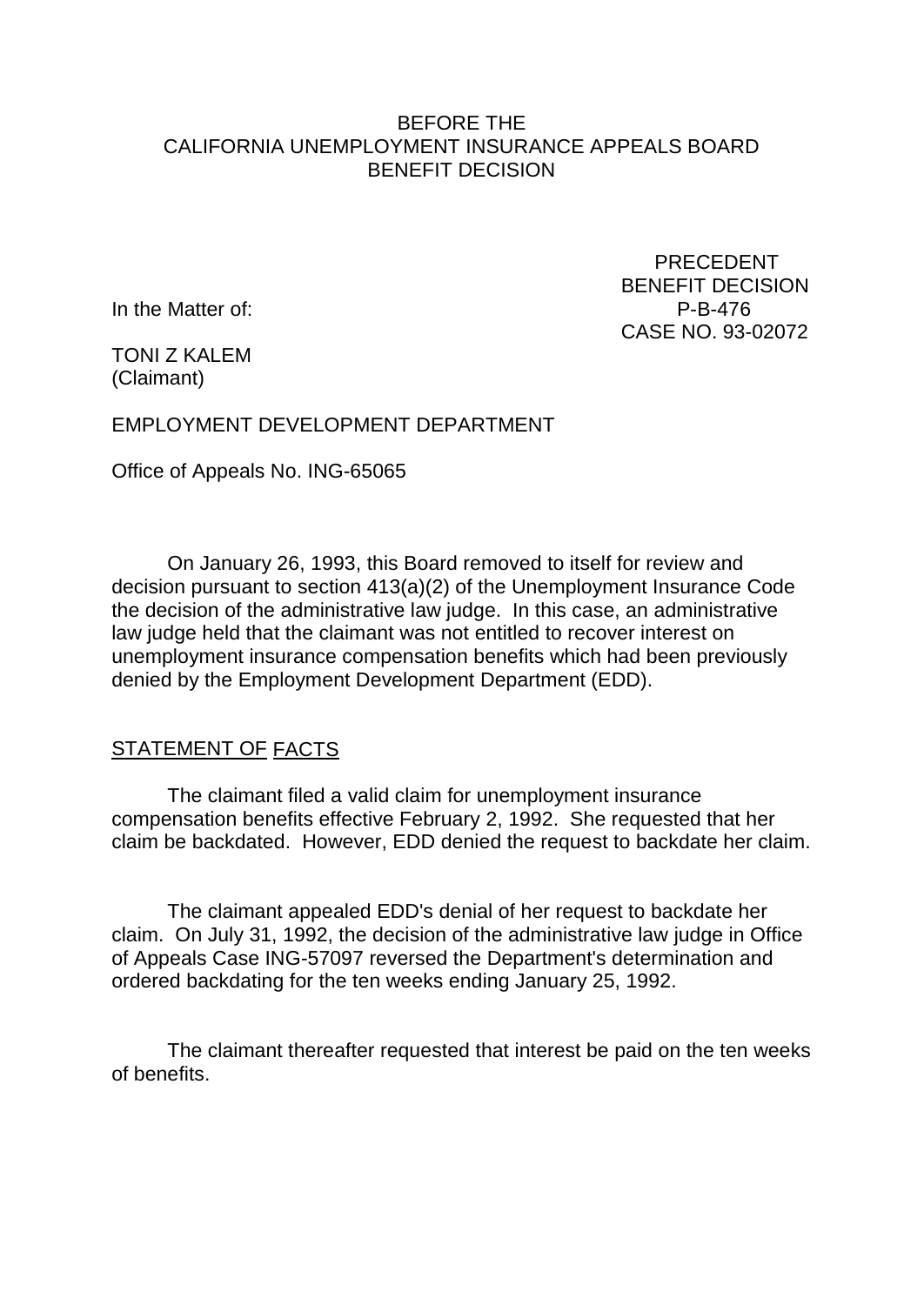# REASONS FOR DECISION

In the case of Aguilar v. California Unemployment Insurance Appeals Board (1990) 223 Cal.App.3d 239, the court held that claimants of unemployment insurance compensation benefits were entitled to recover interest on unpaid unemployment insurance compensation benefits as part of the damages awarded in a superior court action under section 3287(a) of the Civil Code. Damages sought by the plaintiffs in Aguilar were defined as "interest in a mandamus action against the state." (Id. at 240.)

The Aguilar court based its decision on a number of court decisions which had allowed the recovery of interest as part of the damages awarded in various court actions. (Tripp v. Swoap (1976) 17 Cal.3d 671 overruled on other grounds in Frink v. Prod (1982) 31 Cal.3d 166, 180; Mass v. Board of Education (1964) 61 Cal.2d 612; Olson v. Cory (1983) 35 Cal.3d 390; Austin v. Board of Retirement (1989) 209 Cal.App.3d 1528.) However, neither Aguilar nor the decisions relied upon therein addressed the question posed in this case, whether section 3287(a) of the Civil Code applies to administrative proceedings before the California Unemployment Insurance Appeals Board.

A distinction must be drawn between interest, which is an element of damages recoverable in certain judicial actions, and the benefits to be awarded in proceedings before the California Unemployment Insurance Appeals Board. (See, e.g., Tripp v. Swoap, supra; 7 Witkin, California Procedure, Judgment, section 182.)

As stated in Aguilar:

"In Mass v. Board of Education [citations omitted], we construed this statute as providing for prejudgment interest in actions based upon a general underlying monetary obligation, including the obligation of a governmental entity determined by way of mandamus. Since Mass our courts on numerous occasions have awarded prejudgment interest in mandamus proceedings brought to recover sums of money pursuant to a statutory obligation." (Aguilar v. California Unemployment Insurance Appeals Board, supra, at 242; quoting from Tripp v. Swoap. supra, at 681-682; emphasis added.)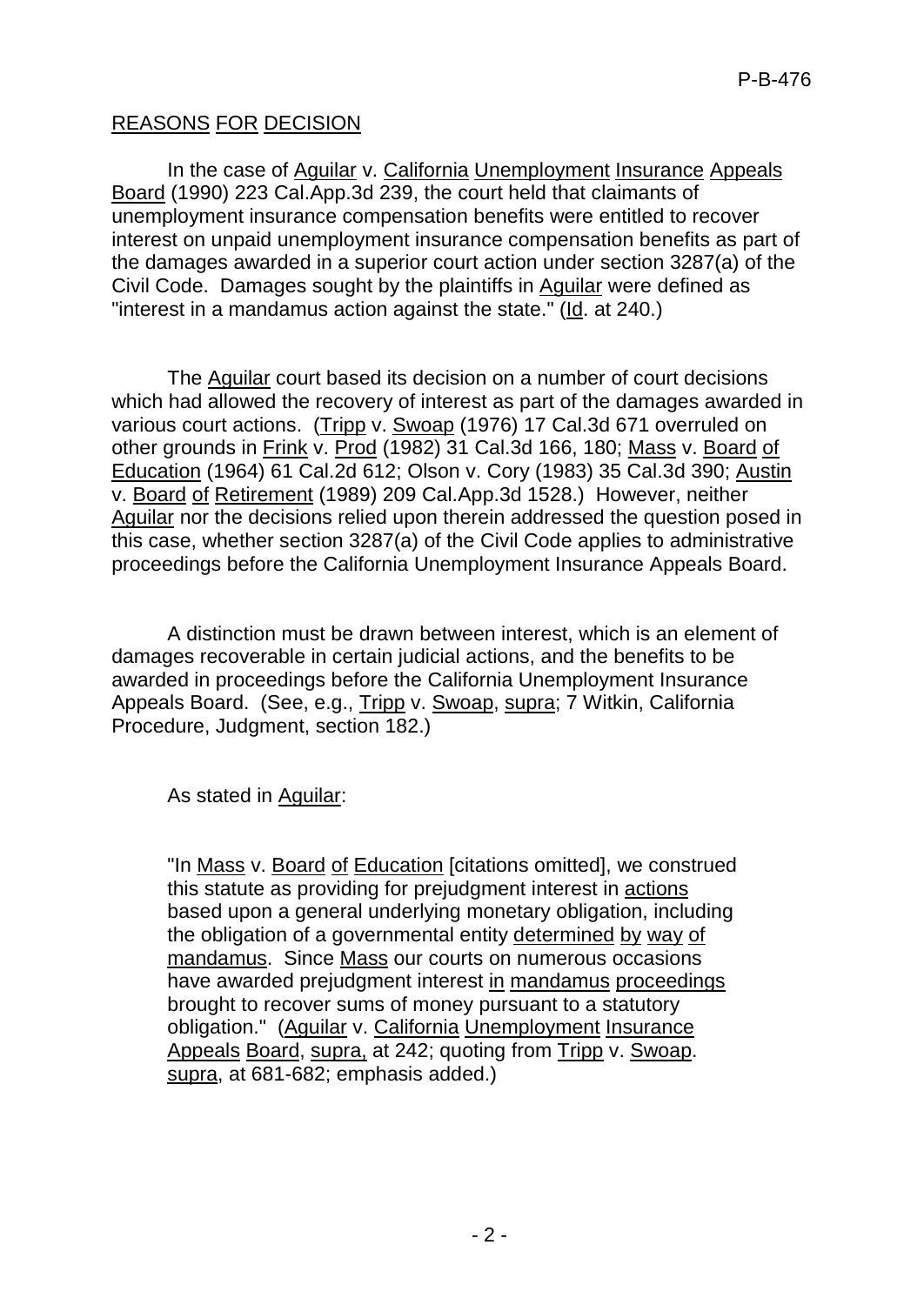The Aguilar decision applies solely to the recovery of interest as an element of damages in a judicial action.<sup>[1](#page-2-0)</sup>

However, the question whether section 3287(a) of the Civil Code applies to quasi-judicial actions such as those pending before the California Unemployment Insurance Appeals Board appears to be a question of first impression.<sup>[2](#page-2-1)</sup> We note that the  $\frac{1}{2}$  Aguilar court did not answer the question. (Aguilar v. California Unemployment Insurance Appeals Board, supra, at 246, n. 4.)

Section 3287(a) of the Civil Code applies to judicial actions. Section 3287(a) provides, in part:

"(a) Every person who is entitled to recover damages certain, or capable of being made certain by calculation, and the right to recover which is vested in him on a particular day, is entitled to also recover interest thereon."

—<br>—

Implicit in the decision of Mass v. Board of Education, supra and the cases disapproved therein on other grounds, is the accepted principle that interest is not recoverable in the absence of a money judgment. (cf. Sheehan v. Board of Police Comrs. (1922) 188 Cal. 525; Benson v. City of Los Angeles, supra.

<span id="page-2-1"></span> $2$  We are not persuaded that the question was at issue or resolved in Goldfarb v. Civil Service Com. (1990) 225 Cal.App.3d 633.

<span id="page-2-0"></span> $1$  A number of decisions followed Mass v. Board of Education, supra, holding that plaintiffs are entitled to recover interest as an element of damages in judicial actions. (Mass v. Board of Education, supra [backpay and retirement benefits]; Sanders v. City of Los Angeles (1970) 3 Cal.3d 252 [retroactive pay increase]; Tripp v. Swoap, supra [welfare benefits]; Olson v. Cory, supra and Austin v. Board of Retirement, supra [unpaid pension benefits]; Todd Shipyards Corp. v. City of Los Angeles (1982) 130 Cal.App.3d 222 and ITT Gilfillan, Inc. v. City of Los Angeles (1982) 136 Cal.App.3d 581 [overpaid taxes].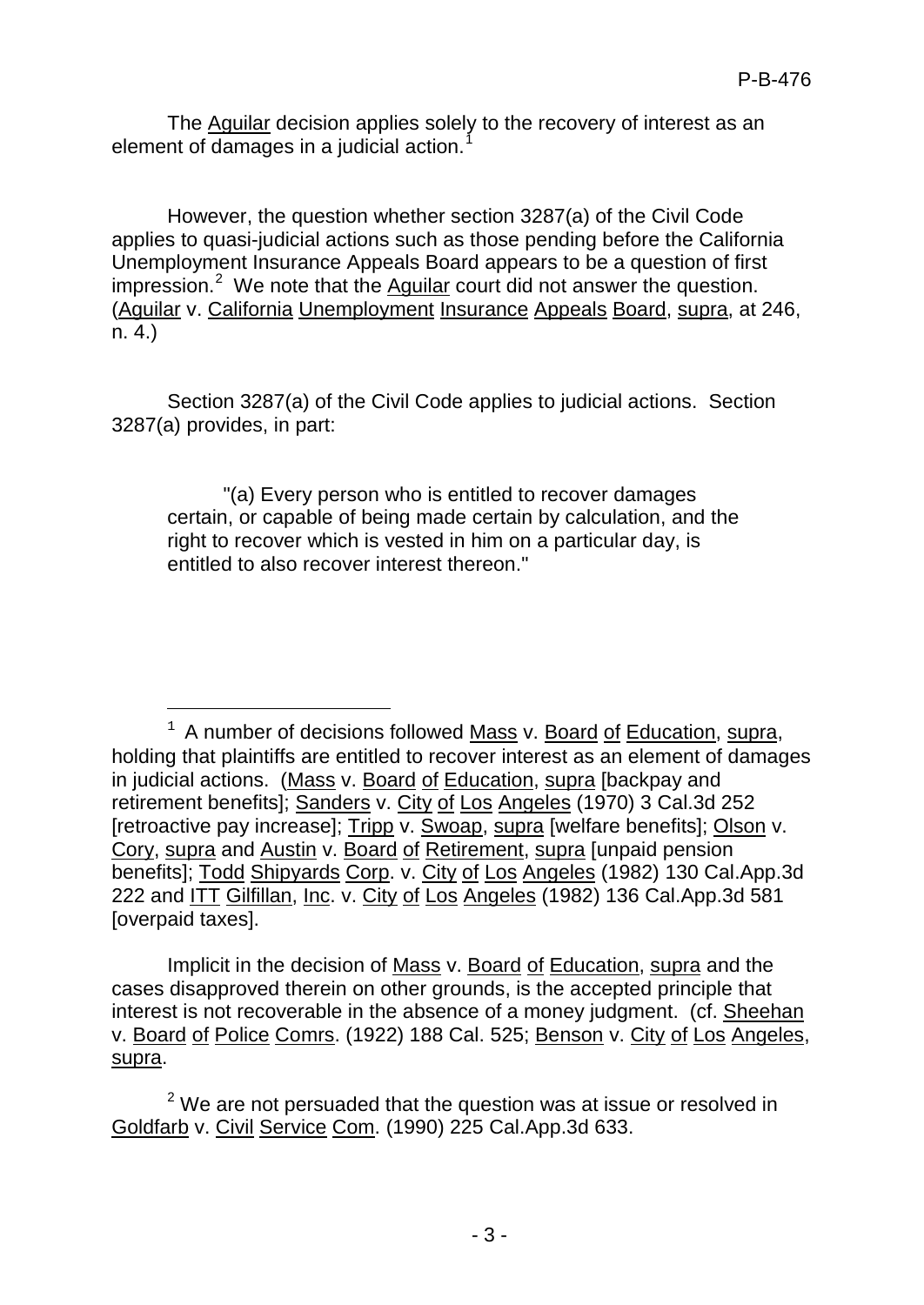The term "damages" appearing in section 3287(a) is defined in Civil Code section 3281. (Benson v. City of Los Angeles (1963) 60 Cal.2d 355, 365-6.) These statutes concern judicial remedies and do not contemplate or concern administrative proceedings. (see, e.g., California Code of Civil Procedure secs. 21 and 22; Sandrini Brothers v. Agricultural Labor Relations Board (1984) 156 Cal.App.3d 878.) For the same reasons, we are unpersuaded that subdivision (b) of Civil Code section 3287 dictates a contrary conclusion.[3](#page-3-0)

In the absence of statutory authority either under section 3287(a) of the Civil Code, or under any other authorizing statute, the California Unemployment Insurance Appeals Board is without statutory authority to award interest on unpaid unemployment insurance compensation benefits.

It is well-settled that an administrative agency such as this Board may not exceed the scope of its statutory authority. (California Employment Com. v. Kovacevich (1946) 27 Cal.2d 546, 553; Cal. Portland Cement Co. v. Cal. Unemployment Ins. Appeals Board (1960) 178 Cal.App.2d 263, 271.) With respect to its quasi-judicial powers, the Board may not exercise those judicial powers which are reserved to the courts. (See, e.g. Strumsky v. San Diego County Employees Retirement Assn. (1974) 11 Cal.3d 28, 35-36.)

The California Unemployment Insurance Appeals Board is not statutorily authorized to award damages. The Board's legal authority is limited to a grant of unemployment insurance compensation benefits. These benefits are defined as "money payments payable to an individual, pursuant to this division, with respect to his unemployment and includes unemployment insurance compensation benefits, federal-state extended benefits, or extended duration benefits, or disability benefits, or all of them."

-

<span id="page-3-0"></span><sup>&</sup>lt;sup>3</sup> Section 3287(b) of the Civil Code provides:

<sup>&</sup>quot;Every person who is entitled under any judgment to receive damages based upon a cause of action in contract where the claim was unliquidated, may also recover interest thereon from a date prior to the entry of judgment as the court may, in its discretion, fix, but in no event earlier than the date the action was filed."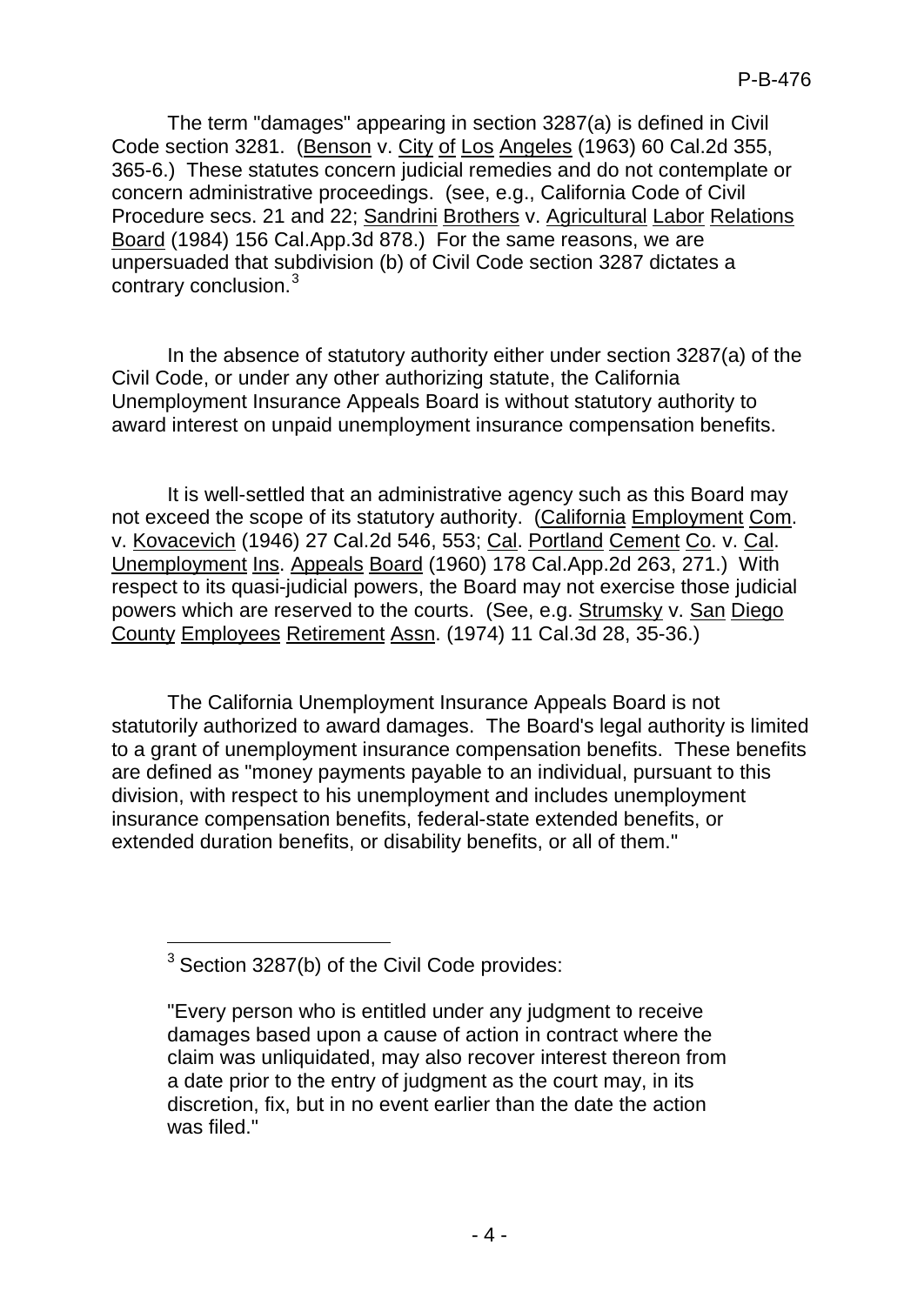(Unemployment Insurance Code section 128.) Such "compensation" is defined in federal law as "cash benefits payable to individuals with respect to their unemployment." (26 U.S.C. section 3306(h).) The unemployment compensation benefit award shall be computed and based upon wages paid in the base period. (Unemployment Insurance Code section 1275.) Interest on unpaid benefits is not included in the amount awardable under the Unemployment Insurance Code.

Pursuant to section 5110(a), Title 22, California Code of Regulations we take official notice that the United States Department of Labor issued Unemployment Insurance Program Letter No. 11-92. In that letter, the federal department which administers the federal-state unemployment insurance program stated that the payment of interest on late payments of unemployment insurance compensation may not be paid from the Federal Unemployment Tax Act (FUTA) fund. (26 U.S.C. sections 3304 and 3306.) We infer from the Department of Labor's position in this matter that FUTA prohibits the payment of interest in unemployment insurance benefit cases.

We are also unpersuaded by the argument that our refusal to order EDD to pay interest on past due unemployment benefits reaches an anomalous result. It has been argued that unfairness results when interest is awardable in a court action but not in an administrative proceeding. This argument was rejected in the case of Dyna-Med, Inc. v. Fair Employment and Housing Com. (1987) 43 Cal.3d 1379. In that case, the question was whether the Fair Employment and Housing Act granted to the commission responsible for its administration the authority to award punitive damages. In reaching the conclusion that punitive damages could not be awarded, the Supreme Court observed that "an administrative agency cannot by its own regulations create a remedy which the Legislature has withheld." (Id. at 1389.) The court then rejected the argument that the failure to allow identical remedies in the judicial and quasi-judicial forums amounted to a denial of equal protection. The court observed: "neither policy considerations nor equal protection concerns require that the administrative and judicial remedies be identical. To the contrary, the separate avenues justify different remedies." (Id. at 1402.)

For the reasons set forth above, we conclude that, as no specific statutory authority exists for the award of interest on unpaid benefits by the California Unemployment Insurance Appeals Board, section 3287(a) of the Civil Code does not authorize the payment of such interest by this Board.